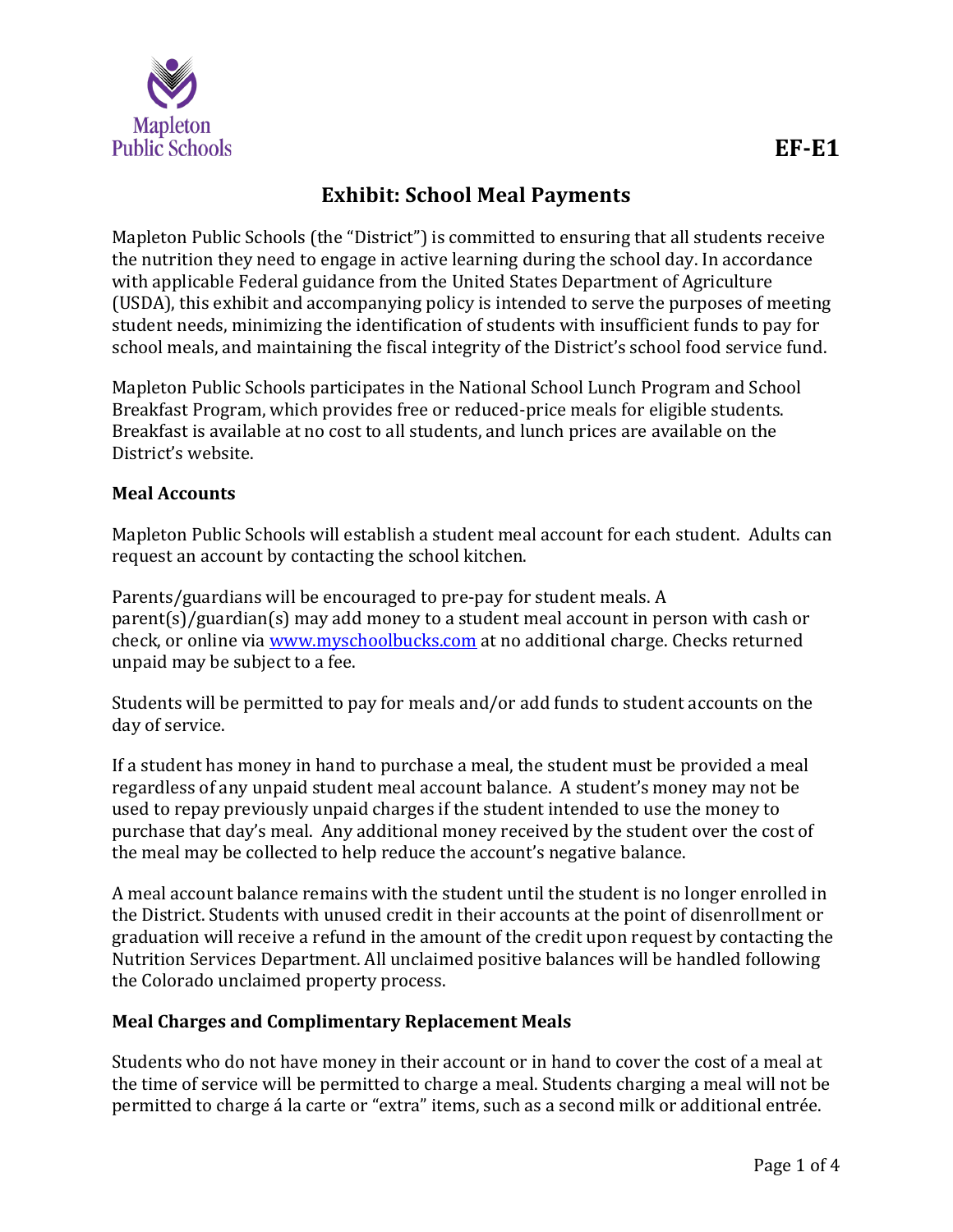

All students in grades Pre-K through 8 will receive a meal regardless of their account balance.

Students in grades 9-12 will be allowed to charge up to five (5) meals. After charging five (5) meals, students in grades 9-12 will not be permitted to charge meals until payment arrangements are made. Students who do not have money to cover the cost of a meal and are ineligible to charge a meal will be offered complimentary salad bar access.

Adults are not permitted to charge meals or á la carte/extra items.

### **Notification of Low or Negative Balances**

Parents/guardians can choose to receive notifications when a student meal account balance is low by creating an account at [www.myschoolbucks.com](http://www.myschoolbucks.com/) and signing up for notifications.

Households will be notified of negative balances. Weekly telephone notifications will go out to the household when a student meal account balance reaches \$5 or more in the negative.

Periodically throughout the school year, any account that is \$10 or more in the negative will be sent a warning letter/email indicating they have a negative balance and need to make prompt payment to Nutrition Services for all student account debts. Parents/guardians will be directed to contact the Nutrition Services Department to set up a payment arrangement if payment in full is not feasible. Collection efforts may begin when an account reaches a negative balance of \$25 or more if payment arrangements are not made within a reasonable amount of time.

Notification of negative student meal account balances may be sent to parents/guardians in the form of a letter mailed to the student's home address, an email to the parent's email address (when provided), an automated phone call, and/or a text message (if registered) to the parent(s)/guardian(s). Notifications shall be directed toward the adult(s) in the household responsible for providing funds for student meal purchases.

When notified in writing of a low or negative balance on a student meal account, parents/guardians will be reminded of this policy and the process for submitting applications for free or reduced-price meal benefits. Parents/guardians will also be notified that any school meal debt accrued prior to the District's determination that the student is eligible for free or reduced-price lunch remains the parent's responsibility.

Twice per year, all households with negative student account balances of \$5 or more who no longer attend school in the District will be sent a warning letter/email indicating they have a negative balance and need to make prompt payment to Nutrition Services for all student account debts. If no payment arrangements are made, the District's collections process will be followed.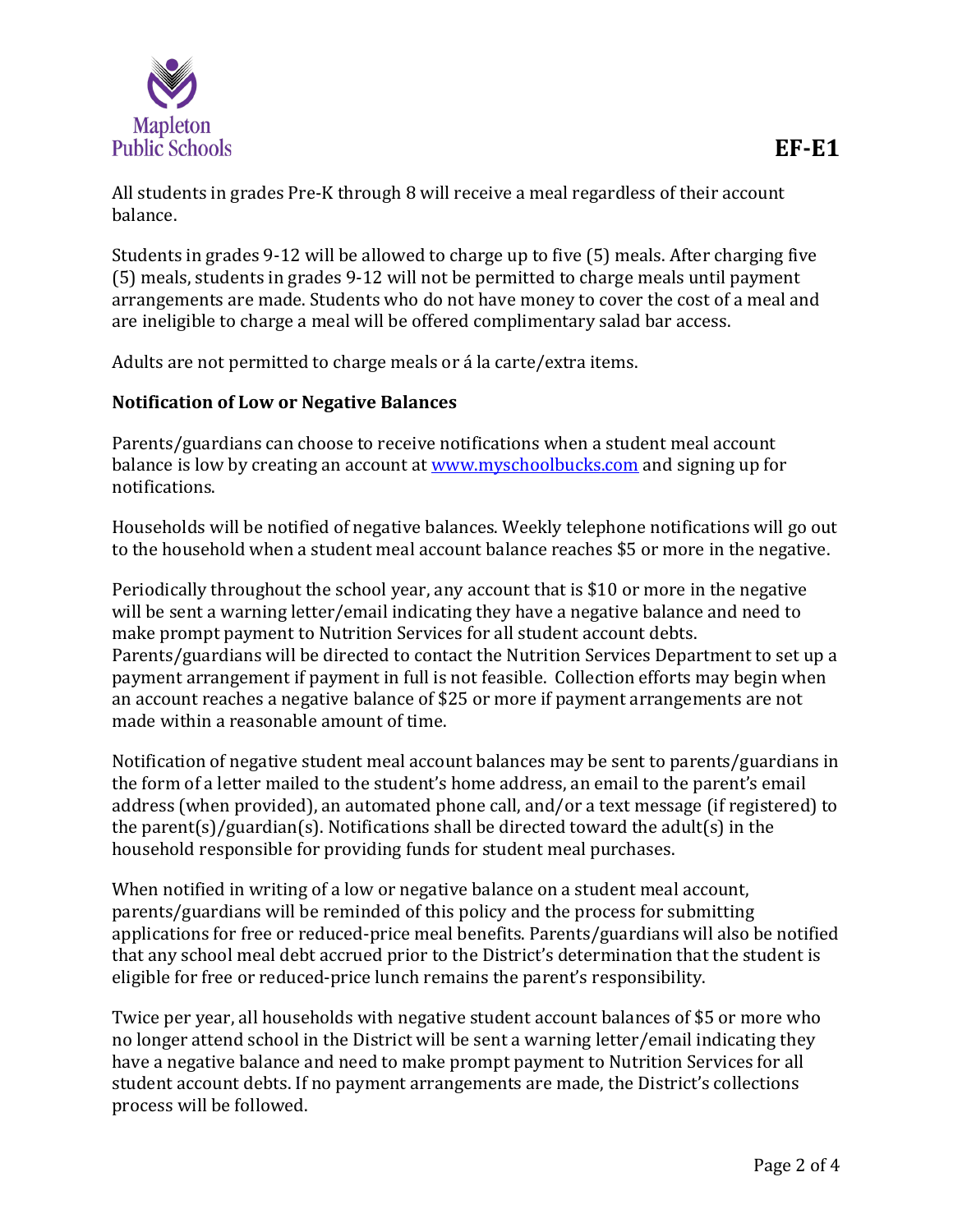

## **Collections**

In collecting student meal account debt, the District shall ensure that collection efforts do not have a negative impact on the student(s) involved and instead focus on the adult(s) in the household responsible for providing funds for student meal purchases. The District will work with parents/guardians to establish payment plans with payment levels and due dates appropriate to the household's particular circumstances.

A final letter will be sent on accounts with negative balances of \$25 or more (\$5 or more for students no longer enrolled in the District) if no payment arrangements are made, notifying the parent(s)/guardian(s) that the account will be turned over to collections if payment arrangements are not made by the date specified in the letter. When an account is turned over to collections, costs and fees will be assessed in accordance with debt collection agency policies and applicable laws and regulations.

#### **Bad Debt**

When a student meal account is less than \$5 in the negative and the student is no longer enrolled in the District, the District's bad debt procedure will be followed.

### **Free or Reduced-Price Meal Benefits**

Families are encouraged to complete an application for free or reduced-price meal benefits through the National School Lunch Program. The application is confidential and is only used to determine eligibility for free or reduced meal benefits. Only one application per family, per school-year is required. The application is available online and can be accessed through the District's website, or families may obtain a paper application from the school office. Families may contact the Nutrition Services Department at (303) 853-1117 with any questions.

#### **Annual Notice**

The District shall notify students and their parents/guardians about this policy at the beginning of each school year. Notification shall also be provided to those students who transfer into the District during the school year. Information about this policy may also be included in student handbooks, student enrollment or registration packets, and/or back-toschool packets, and posted on District and school websites.

The District's Director of Nutrition Services is responsible for ensuring this policy is communicated to school and District-level staff responsible for this policy's enforcement.

*Approved April 19, 2019.*

LEGAL REFERENCES: